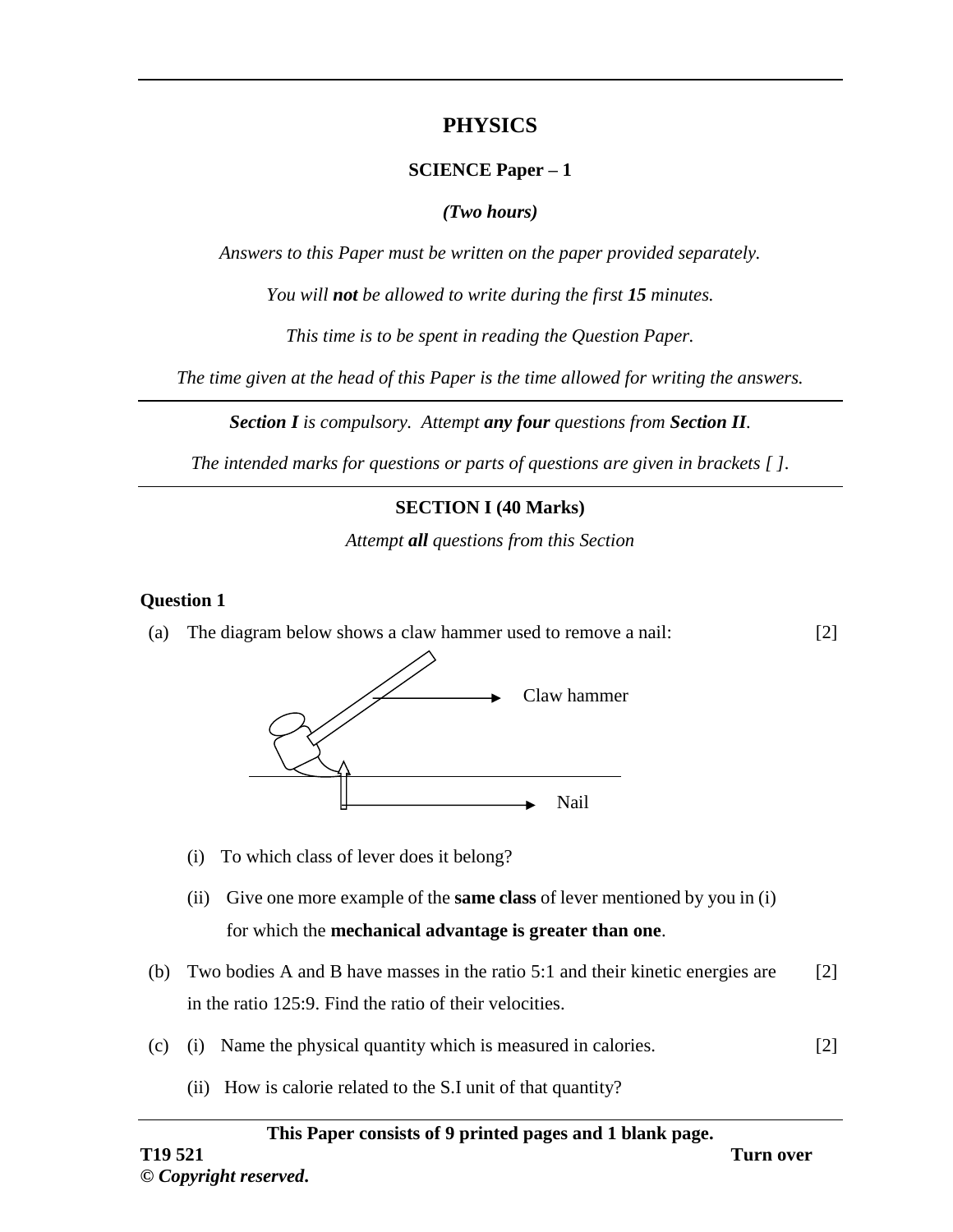(d) (i) Define couple. (ii) State the S.I. unit of moment of couple. [2]

[2]

- (e) (i) Define critical angle.
	- (ii) State one important factor which affects the critical angle of a given medium.

- (a) An electromagnetic radiation is used for photography in fog. [2]
	- (i) Identify the radiation.
	- (ii) Why is this radiation mentioned by you, ideal for this purpose?
- (b) (i) What is the relation between the refractive index of water with respect to air ( $a\mu$ <sub>w</sub>) and the refractive index of air with respect to water ( $w\mu$ <sub>a</sub>). [2]
	- (ii) If the refractive index of water with respect to air  $(a\mu_w)$  is 5  $rac{1}{3}$ . Calculate the refractive index of air with respect to water  $\binom{w\mu_a}{}$ .
- (c) The specific heat capacity of a substance A is 3,800 Jkg<sup>-1</sup>K<sup>-1</sup> and that of a substance B is 400 Jkg<sup>-1</sup>K<sup>-1</sup>. Which of the two substances is a good conductor of heat? Give a reason for your answer. [2]
- (d) A man playing a flute is able to produce notes of different frequencies. If he closes the holes near his mouth, will the pitch of the note produced, increase or decrease? Give a reason. [2]
- (e) The diagram below shows a light source P embedded in a rectangular glass block ABCD of critical angle 42°. Complete the path of the ray PQ till it emerges out of the block. [Write necessary angles.] [2]

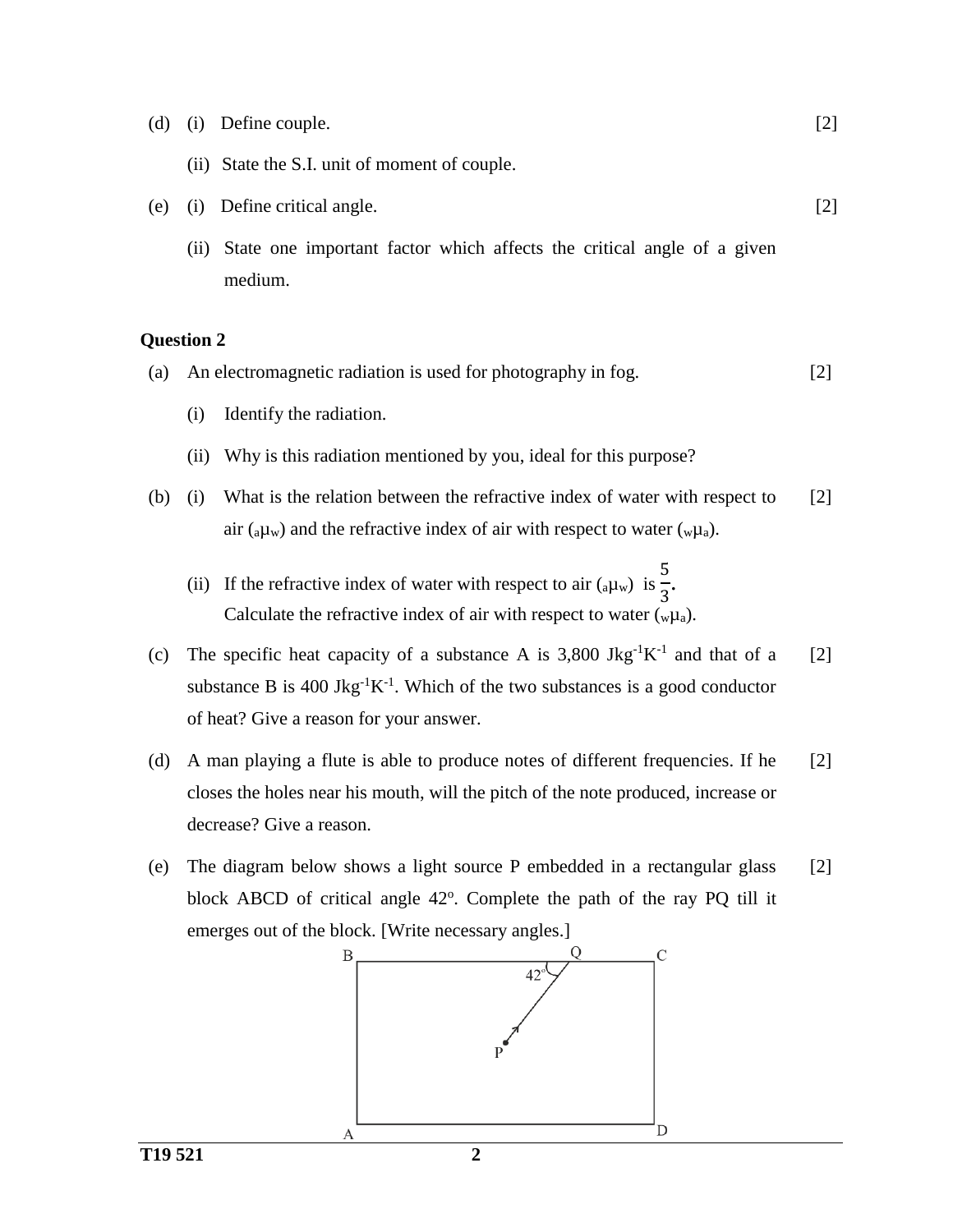# **Question 3**

| (a) | If the lens is placed in water instead of air, how does its focal length<br>(i)   | $[2]$             |
|-----|-----------------------------------------------------------------------------------|-------------------|
|     | change?                                                                           |                   |
|     | (ii) Which lens, thick or thin has greater focal length?                          |                   |
| (b) | Two waves of the same pitch have amplitudes in the ratio 1:3.                     | $[2]$             |
|     | What will be the ratio of their:                                                  |                   |
|     | intensities and<br>(i)                                                            |                   |
|     | (ii) frequencies?                                                                 |                   |
| (c) | How does an increase in the temperature affect the specific resistance of a:      | $\lceil 2 \rceil$ |
|     | Metal and<br>(i)                                                                  |                   |
|     | (ii) Semiconductor?                                                               |                   |
| (d) | Define resonant vibrations.<br>(i)                                                | $[2]$             |
|     | Which characteristic of sound, makes it possible to recognize a person by<br>(ii) |                   |
|     | his voice without seeing him?                                                     |                   |
| (e) | Is it possible for a hydrogen $({}^{1}_{1}H)$ nucleus to emit an alpha particle?  | $[2]$             |
|     | Give a reason for your answer.                                                    |                   |

# **Question 4**

(a) Calculate the effective resistance across AB: [2]



- (b) (i) State whether the specific heat capacity of a substance remains the same when its state changes from solid to liquid. [2]
	- (ii) Give one example to support your answer.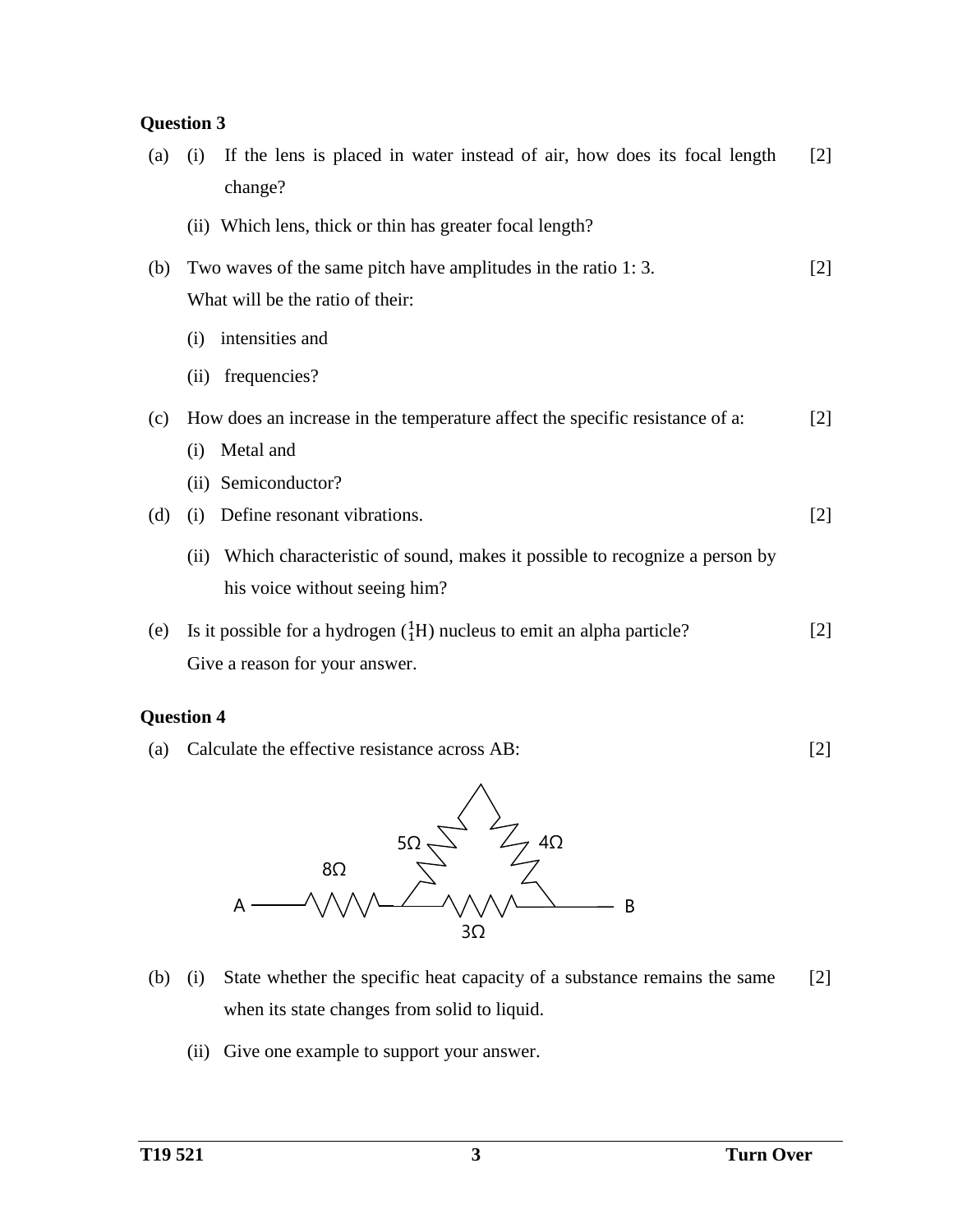(c) A magnet kept at the centre of two coils A and B is moved to and fro as shown in the diagram. The two galvanometers show deflection. [2]



State with a **reason** whether:



*x < y.* [*x* and *y* are magnitudes of deflection.]

- (d) (i) Why is a nuclear fusion reaction called a thermo nuclear reaction? [2]
	- (ii) Complete the reaction:

 ${}^{3}\text{He}_{2} + {}^{2}\text{H}_{1} \longrightarrow {}^{4}\text{He}_{2} + \dots + \text{Energy}$ 

(e) State two ways to increase the speed of rotation of a D.C. motor. [2]

#### **SECTION II (40 Marks)**

*Attempt any four questions from this Section*

- (a) A body of mass 10 Kg is kept at a height of 5 m. It is allowed to fall and reach the ground. [3]
	- (i) What is the total mechanical energy possessed by the body at the height of 2 m assuming it is a frictionless medium?
	- (ii) What is the kinetic energy possessed by the body just before hitting the ground? Take  $g = 10$  m /  $s^2$ .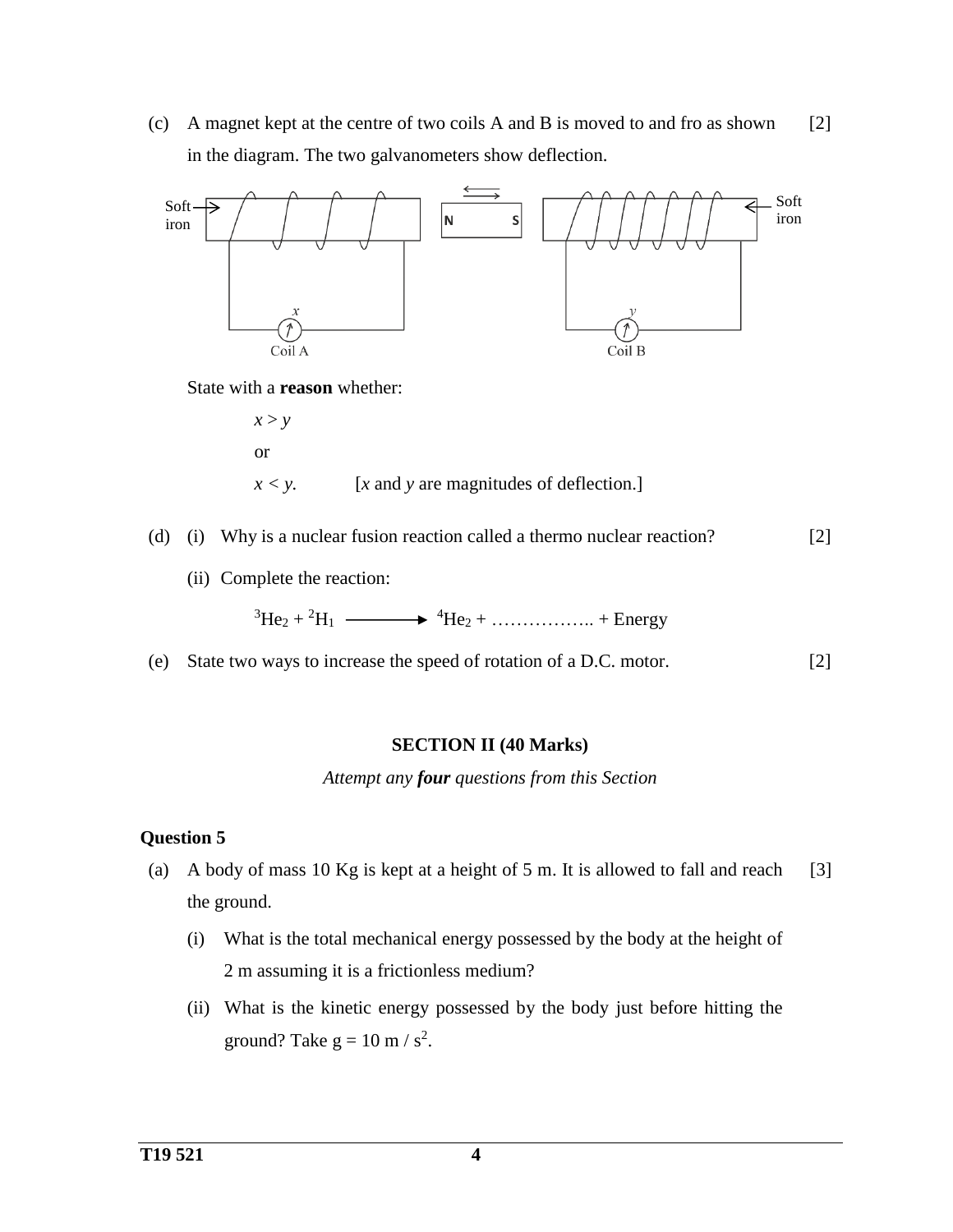



(c) The diagram below shows a pulley arrangement:



- (i) Copy the diagram and mark the direction of tension on each strand of the string.
- (ii) What is the velocity ratio of the arrangement?
- (iii) If the tension acting on the string is T, then what is the relationship between T and effort E?
- (iv) If the free end of the string moves through a distance x, find the distance by which the load is raised.

[3]

[4]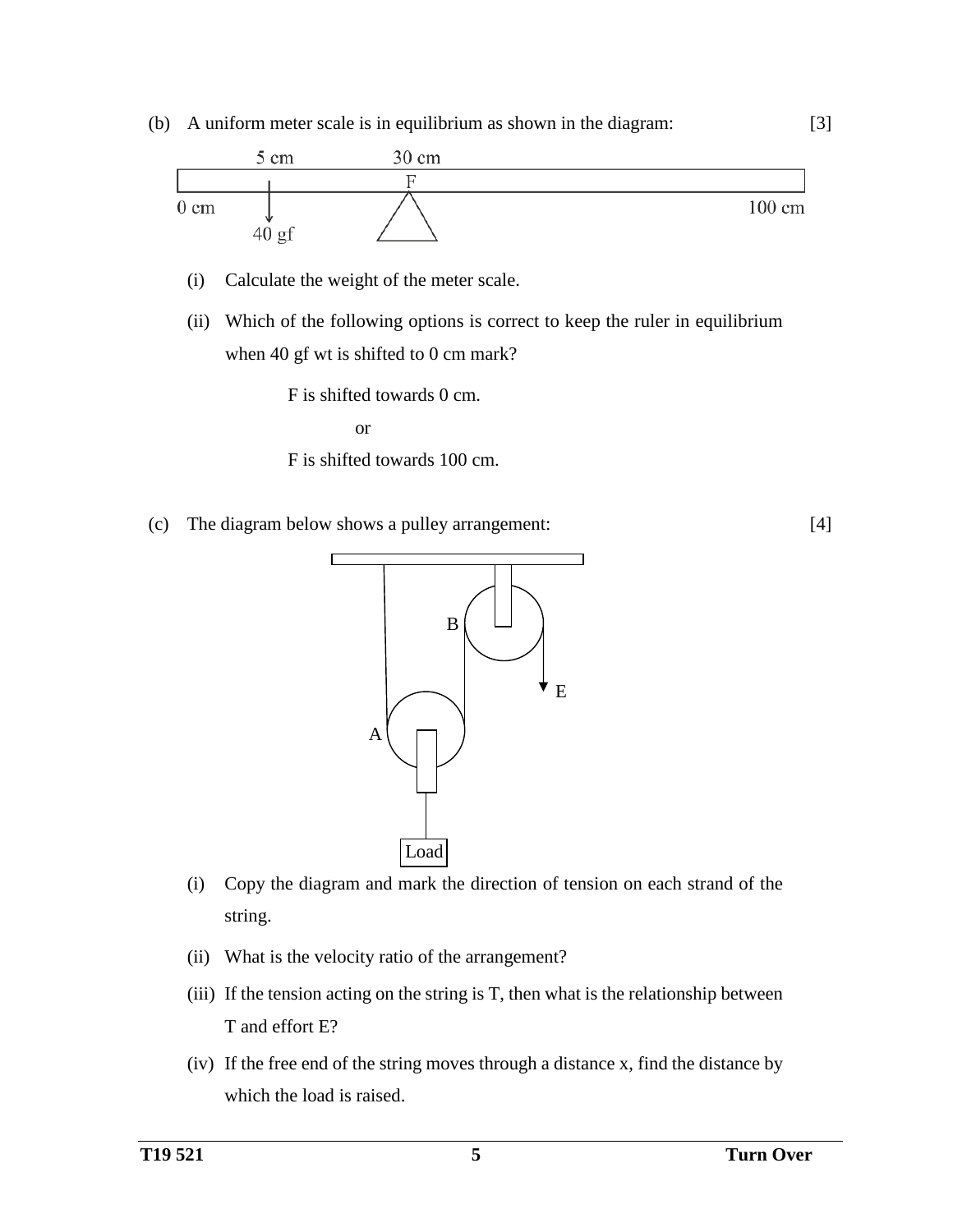### **Question 6**

(a) How does the angle of deviation formed by a prism change with the increase in the angle of incidence? [3]

Draw a graph showing the variation in the angle of deviation with the angle of incidence at a prism surface.

- (b) A virtual, diminished image is formed when an object is placed between the optical centre and the principal focus of a lens. [3]
	- (i) Name the type of lens which forms the above image.
	- (ii) Draw a ray diagram to show the formation of the image with the above stated characteristics.
- (c) An object is placed at a distance 24 cm in front of a convex lens of focal length 8 cm. [4]
	- (i) What is the nature of the image so formed?
	- (ii) Calculate the distance of the image from the lens.
	- (iii) Calculate the magnification of the image.

- (a) It is observed that during march-past we hear a base drum distinctly from a distance compared to the side drums. [3]
	- (i) Name the characteristic of sound associated with the above observation.
	- (ii) Give a reason for the above observation.
- (b) A pendulum has a frequency of 4 vibrations per second. An observer starts the pendulum and fires a gun simultaneously. He hears the echo from the cliff after 6 vibrations of the pendulum. If the velocity of sound in air is 340 m/s, find the distance between the cliff and the observer. [3]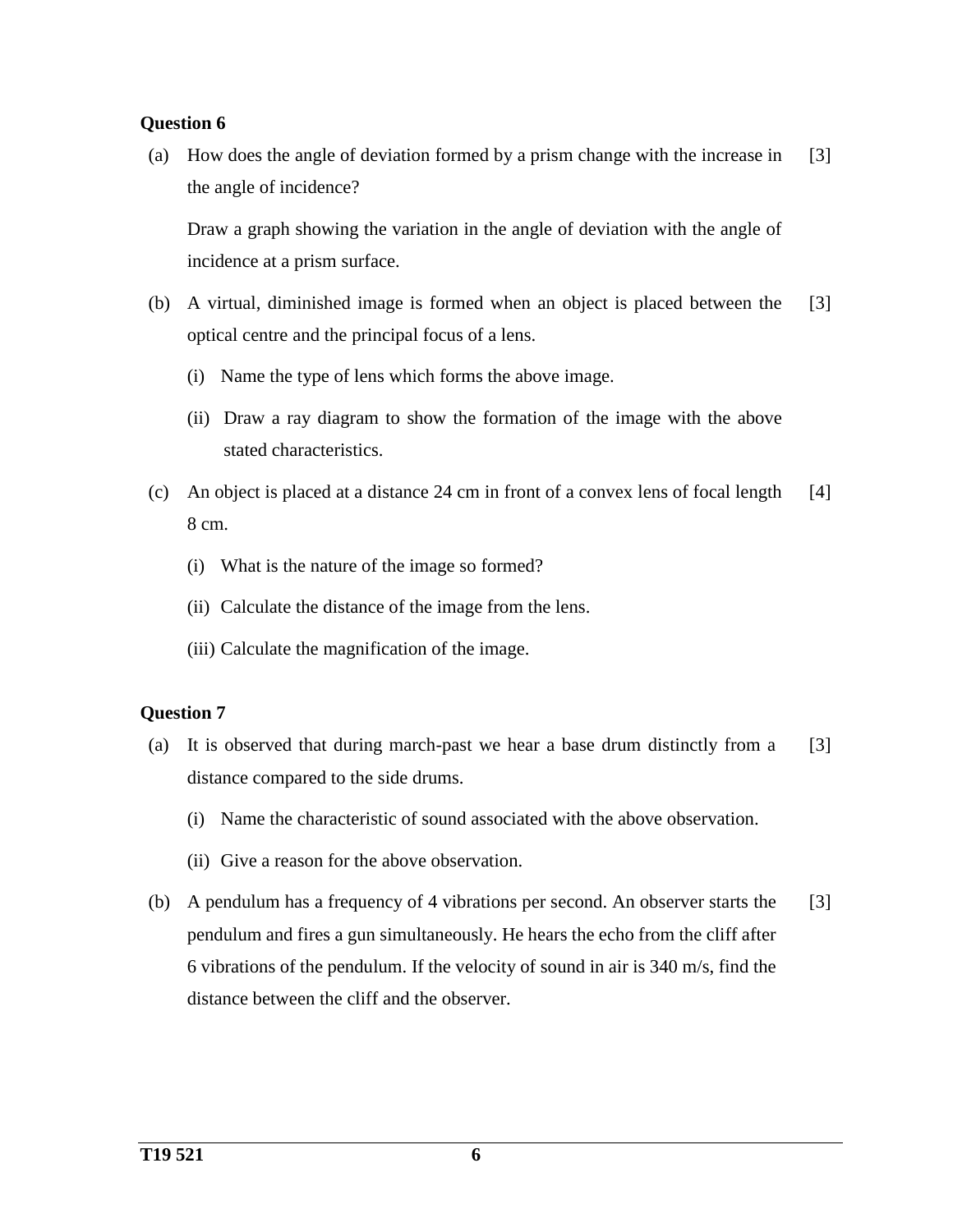(c) Two pendulums C and D are suspended from a wire as shown in the figure given below. Pendulum C is made to oscillate by displacing it from its mean position. It is seen that D also starts oscillating. [4]



- (i) Name the type of oscillation, C will execute.
- (ii) Name the type of oscillation, D will execute.
- (iii) If the length of  $D$  is made equal to  $C$  then what difference will you notice in the oscillations of D?
- (iv) What is the name of the phenomenon when the length of D is made equal to C?

- (a) (i) Write one advantage of connecting electrical appliances in parallel combination. [3]
	- (ii) What characteristics should a fuse wire have?
	- (iii) Which wire in a power circuit is connected to the metallic body of the appliance?
- (b) The diagram below shows a dual control switch circuit connected to a bulb. [3]



- (i) Copy the diagram and complete it so that the bulb is switched ON.
- (ii) Out of  $A \& B$  which one is the live wire and which one is the neutral wire?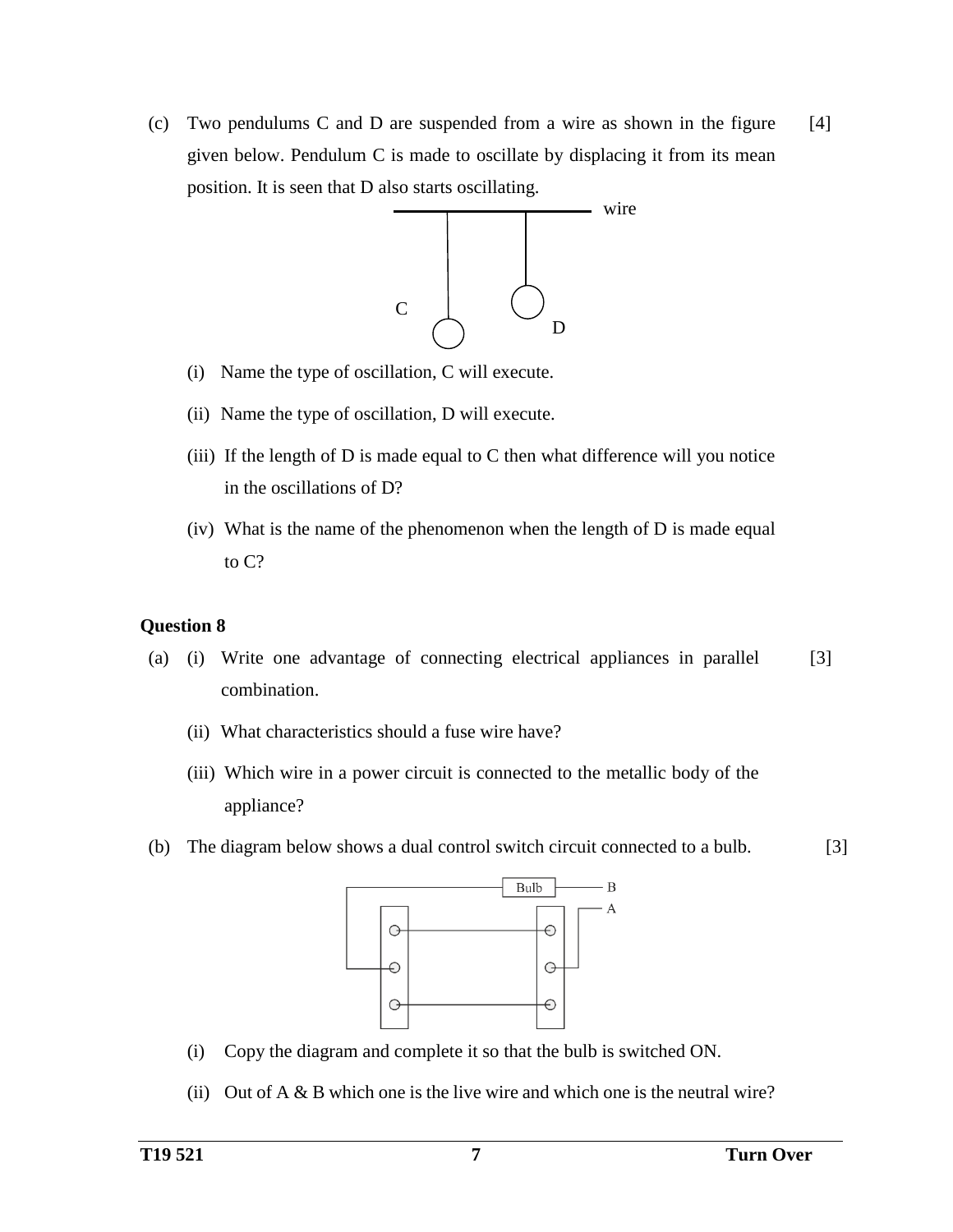

[4]

The diagram above shows a circuit with the key k open. Calculate:

- (i) the resistance of the circuit when the key k is open.
- (ii) the current drawn from the cell when the key k is open.
- (iii) the resistance of the circuit when the key k is closed.
- (iv) the current drawn from the cell when the key k is closed.

### **Question 9**

(c)

- (a) (i) Define Calorimetry. [3]
	- (ii) Name the material used for making a Calorimeter.
	- (iii) Why is a Calorimeter made up of thin sheets of the above material answered in (ii)?
- (b) The melting point of naphthalene is 80°C and the room temperature is 30°C. A sample of liquid naphthalene at 100°C is cooled down to the room temperature. Draw a temperature time graph to represent this cooling. In the graph, mark the region which corresponds to the freezing process. [3]
- (c) 104 g of water at 30°C is taken in a calorimeter made of copper of mass 42 g. When a certain mass of ice at  $0^{\circ}$ C is added to it, the final steady temperature of the mixture after the ice has melted, was found to be  $10^{\circ}$ C. Find the mass of ice added. [Specific heat capacity of water = 4.2  $\text{Jg}^{-1} \text{°C}^{-1}$ ; Specific latent heat of fusion of ice = 336 Jg<sup>-1</sup>; Specific heat capacity of copper =  $0.4 \text{ Jg}^{-1} \text{°C}^{-1}$ ] [4]